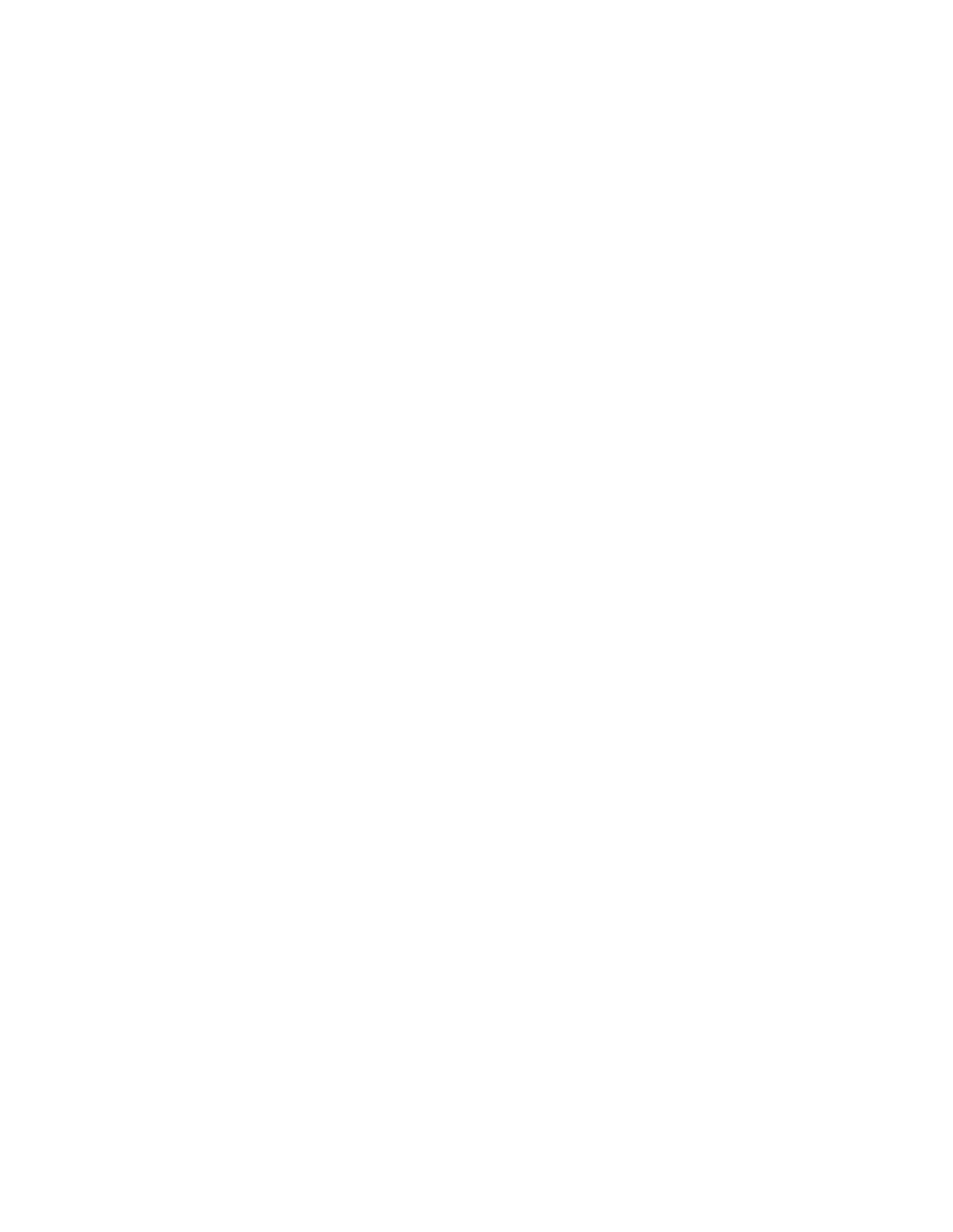#### **BURKE, Justice.**

[¶1] Appellants, James and Barbara Henry, and Appellees, George and Lucille Borushko, own adjoining properties in Fremont County, Wyoming. An irrigation canal separates the properties. In 2009, a dispute developed over the boundary between their properties. The Borushkos asserted that the boundary was the centerline of the irrigation canal. The Henrys claimed that it was at the fence along the north bank of the canal. Litigation ensued. The district court ruled in favor of the Borushkos. The Henrys appealed. We will affirm.

#### *ISSUE*

[¶2] The issue is whether the deed to the Borushkos' property should be interpreted to establish the property boundary at the centerline of the canal or along the fence on the north bank of the canal. A secondary issue, raised by the Borushkos, is whether there was reasonable cause for this appeal.

#### *FACTS*

[¶3] The facts related here are necessarily brief. The bench trial held by the district court was not reported, so none of the witnesses' testimony or the parties' arguments is available to us on appeal. Pursuant to W.R.A.P. 3.03, the district court provided an order settling a statement of the evidence. It lists the witnesses who testified, but reveals nothing about their testimony. It lists the trial exhibits accepted into evidence. From these documents, particularly the deeds conveying the property, we glean this information.

[¶4] In 1977, the Henrys conveyed to the Mortensens:

All lands lying North of Midvale Irrigation District Pavillion Main Lateral which lie within and are portions of the S½NW¼, Section 14, Township 3 North, Range 2 East, Wind River Meridian, Fremont County, Wyoming; all lands lying North of the Midvale Irrigation District Pavillion Main Lateral which lie within and are portions of the  $SE<sup>1</sup>/ANE<sup>1</sup>/A$ , Section 15, Township 3 North, Range 2 East, Wind River Meridian, Fremont county [sic], Wyoming; all containing 40.1 acres more or less.

The Henrys retained the property south of and adjacent to the conveyed property, and still own it. In 1995, the Mortensens conveyed their property to the Borushkos, using a functionally identical description of the property.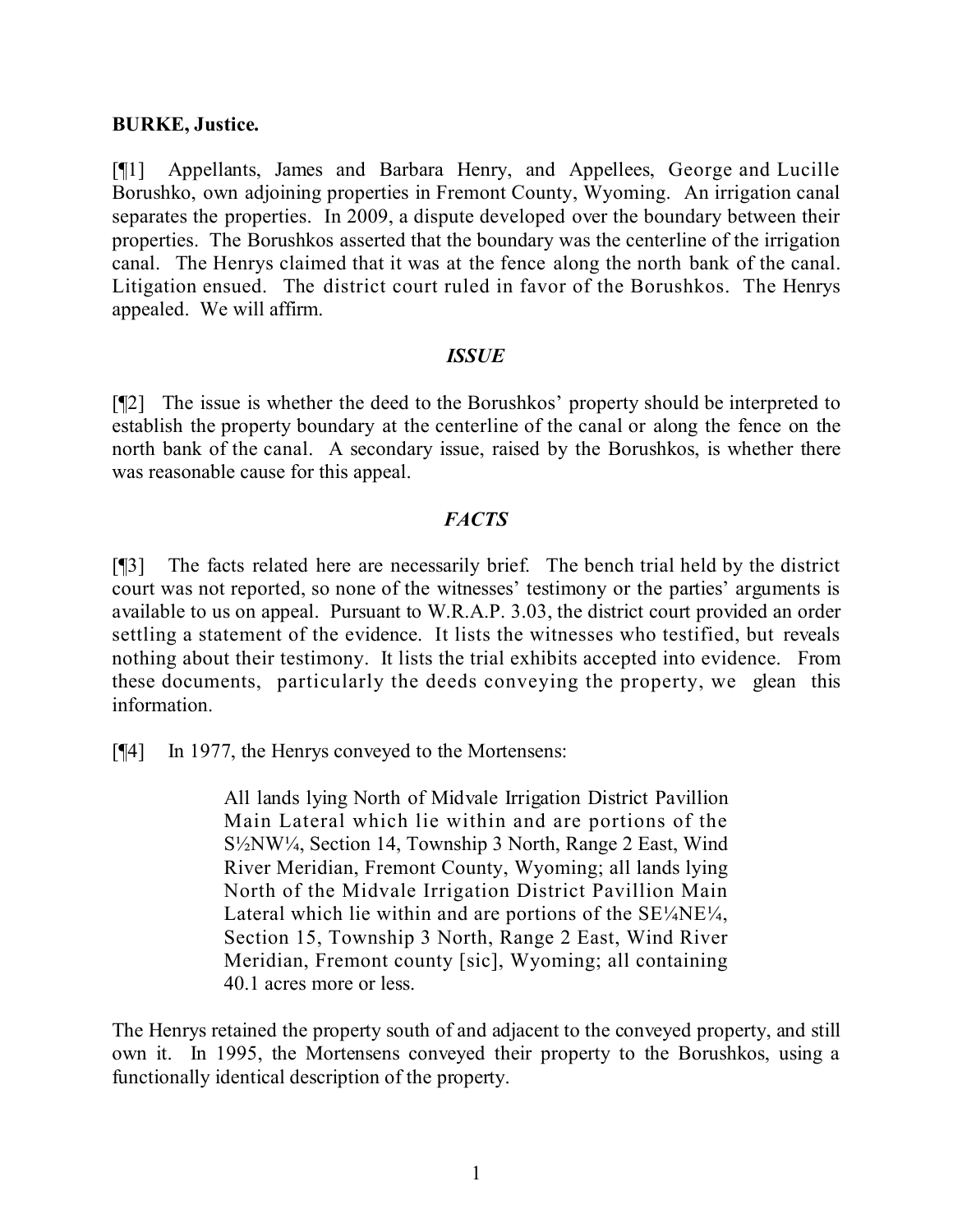[¶5] In 2009, a dispute developed between the Henrys and the Borushkos about the precise location of the property line, the Borushkos claiming it is at the centerline of the canal and the Henrys claiming it is along the north bank of the canal. Following a bench trial, the district court ruled in favor of the Borushkos. The Henrys ask us to review that decision.

### *STANDARD OF REVIEW*

[¶6] We apply a well-established standard of review to a district court's judgment after a bench trial:

> The factual findings of a judge are not entitled to the limited review afforded a jury verdict. While the findings are presumptively correct, the appellate court may examine all of the properly admissible evidence in the record. Due regard is given to the opportunity of the trial judge to assess the credibility of the witnesses, and our review does not entail weighing disputed evidence. Findings of fact will not be set aside unless the findings are clearly erroneous. A finding is clearly erroneous when, although there is evidence to support it, the reviewing court on the entire evidence is left with the definite and firm conviction that a mistake has been committed. We review a district court's conclusions of law *de novo* on appeal.

*Springer v. Blue Cross & Blue Shield*, 944 P.2d 1173, 1175-76 (Wyo. 1997) (internal citations omitted). In this case, however, our review of the district court's findings of fact is curtailed by the meager record. The appellants bear the burden of providing an adequate record for us to review, and when they do not, we must accept the district court's findings of fact as being based on sufficient evidence. *Painovich v. Painovich*, 2009 WY 116,  $\P$ 9, 216 P.3d 501, 504 (Wyo. 2009).<sup>1</sup> As a practical matter, this makes it nearly impossible for us to conclude that the district court's findings are clearly erroneous.

### *DISCUSSION*

[¶7] The district court sought to interpret the deed language "All lands lying North of

<sup>1</sup> The Henrys appeared *pro se* before the district court, as they do before us on appeal. *Pro se* litigants may be afforded some leniency, but "[r]easonable compliance with applicable procedural rules and requirements is mandatory." *Kinstler v. RTB South Greeley, LTD., LLC*, 2007 WY 98, ¶ 12, 160 P.3d 1125, 1128 (Wyo. 2007).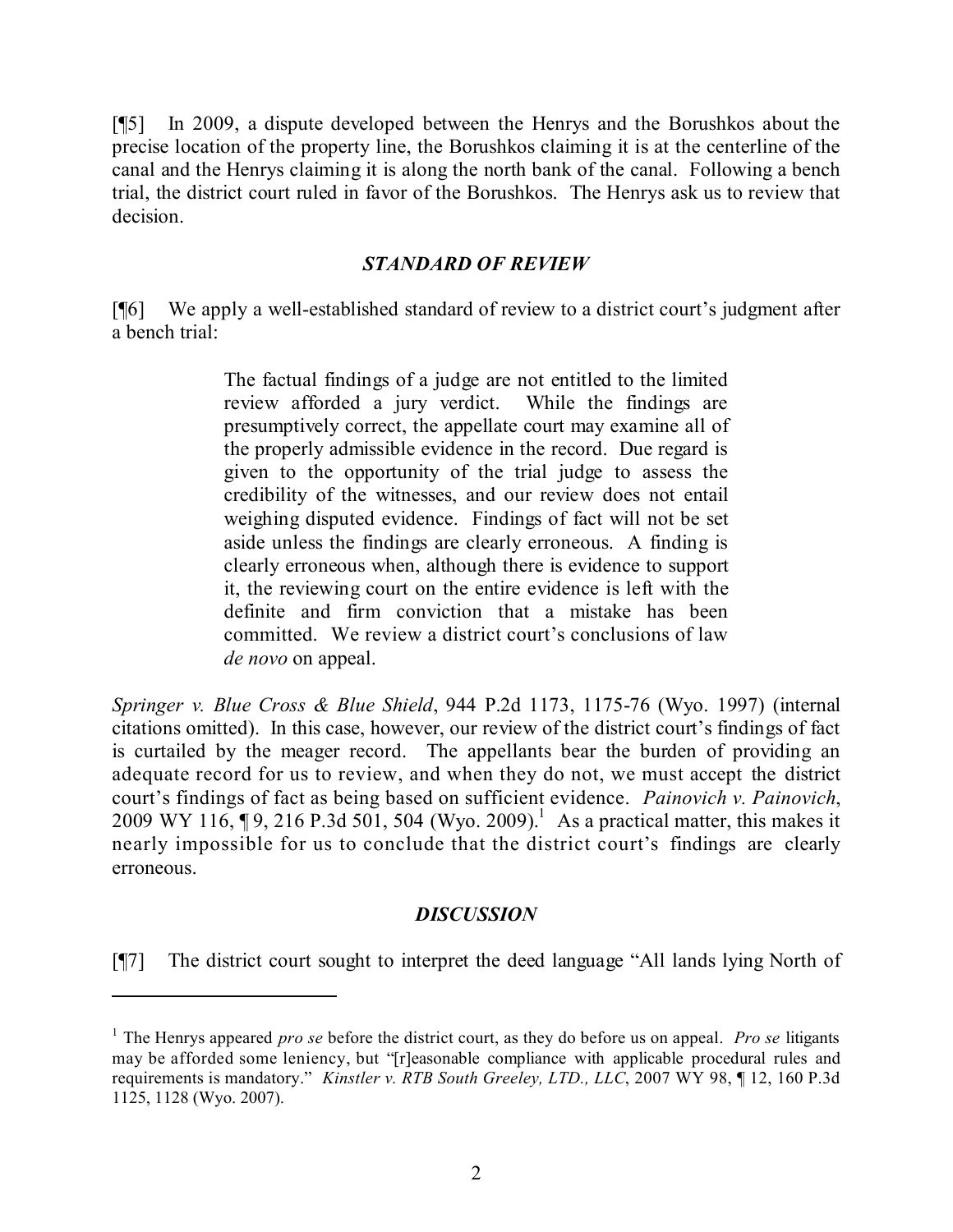Midvale Irrigation District Pavillion Main Lateral" in order to determine the proper boundary between the properties. It found that the canal is a "substantial manmade monument" that has "existed for many years in its current size and location." On that basis, the district court found that the canal "shares some attributes of a non-navigable stream," and "some of the attributes of a street or highway." These factual determinations are not clearly erroneous, and indeed are not in dispute.

[¶8] Because the canal shared pertinent attributes with non-navigable streams and streets, the district court relied on this legal guidance for use in interpreting deeds:

> In the case of non-navigable watercourses and roads and streets as boundary calls in legal descriptions, the general rule is there is a rebuttable presumption that where a nonnavigable stream or a street or road is the boundary between two parcels, the actual boundary is along the thread of the stream or the middle of the street. *Wilson v. Lucerne Canal and Power Co.*, 150 P.3d 653, 665 (Wyo. 2007). 12 Am Jur Boundaries, § 17, § 29. The same rules of construction hold true with common walls. *Coumas v. Transcontinental Garage*, 230 P.2d 748, 753 (Wyo. 1951).

Applying this presumption, the district court concluded that the deed should be interpreted as establishing the property boundary at the centerline of the canal. It further determined that the evidence presented by the Henrys "fails to rebut the presumption" that the boundary was at the center of the canal.

[¶9] The Henrys' first argument is that the deed does not explicitly state that the boundary is at the "center" of the canal. That is true, but it is also true that the deed does not explicitly state that the boundary is on the "north bank" of the canal or "along the fence north of the canal." Because no particular part of the canal is expressly designated as the boundary, the district court was correct in employing the presumption that the center of the canal was intended. As we explained in *Glover v. Giraldo*, 824 P.2d 552, 554-55 (Wyo. 1992):

> Where a deed describes land bounded by a non-navigable stream and names the stream as a monument, a presumption exists that the grant extends to the center and the thread of the stream is the true boundary. The grant will give title so far as the grantor owns, unless the bed of the stream is expressly reserved from the grant. This rule is based on a presumption of the grantor's intent.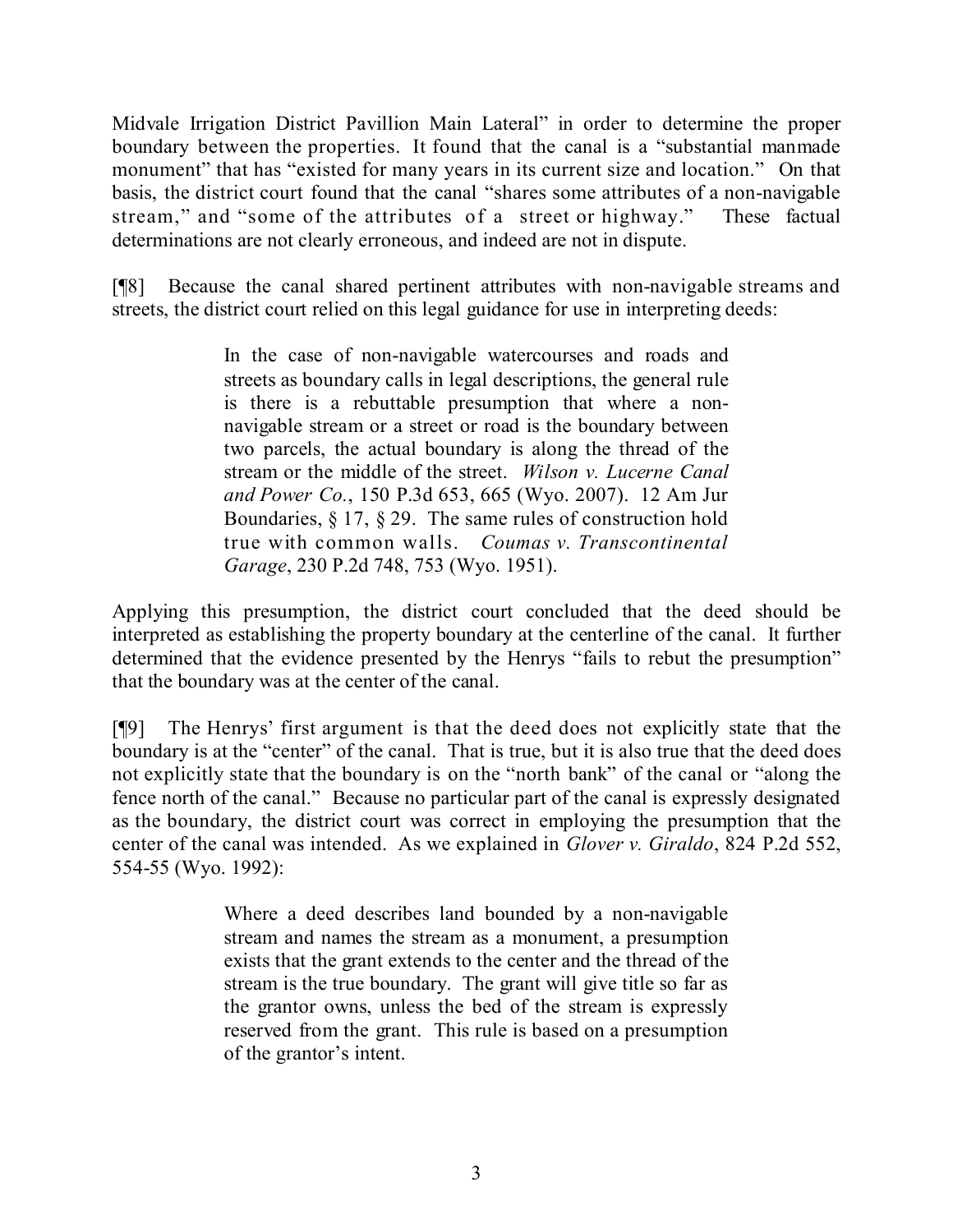*The presumption is rebuttable by any words which clearly indicate an intention of the grantor to restrict the grant to the edge, shore, or some point other than the thread of the stream*. Where the description is specific in its language, naming the bank of the stream as the boundary of the land conveyed, the grantee's rights will not extend beyond such specified boundary.

(Emphasis added; internal citations omitted.) In *Glover*, the deed referred to the North Platte River, and specifically described the boundary as "the left bank of said river." *Id.* at 554. That was sufficient, the Court ruled, to overcome the presumption and establish the boundary at the left bank of the river, not the center.

[¶10] In contrast, the deed in this case does not specify the bank of the canal, or the "edge*,* shore, or some point other than the thread" of the canal. It does not specify the fence on the north bank of the canal, which is the boundary advocated by the Henrys. It does not expressly reserve the bed of the canal from the grant. Accordingly, the district court correctly applied the presumption and ruled that the boundary was at the center of the canal.

[¶11] In an effort to rebut the presumption, the Henrys point out that the deed purports to convey "40.1 acres more or less." They argue that the Borushkos' property is exactly 40.1 acres if the property boundary is the fence on the north bank of the canal, but is 43.3 acres if the boundary is the center of the canal, a difference of 3.2 acres. These facts, they contend, demonstrate that they intended the boundary to be along the north fence.

[¶12] However, the facts asserted by the Henrys are not sufficiently supported by the record. One of the exhibits in the record appears to be a rather detailed map. Handwritten on the map are the names "Henry" and "Borushko," among others. There are lines on the map marked "Pavillion Main Lateral." Printed on the map is an abundance of very small numbers, some inside circles and some not. If we assume that this is an accurate map depicting the properties and the canal, and if we assume that the uncircled numbers represent acreage, and if we assume that these numbers are correct, then this document would support the Henrys' factual assertions. 2

<sup>&</sup>lt;sup>2</sup> For example, the uncircled numbers apparently associated with the easement for the canal are 2.4, 2.0, and 2.0. If we add these and divide by two, the result is 3.2. This calculation would seem to support the Henrys' assertion that placing the property boundary at the center of the canal results in the addition of 3.2 acres to the Borushkos' property. Similarly, there is a way to add up all of the small acreage numbers within the Borushkos' property to show 40.1 acres north of the north side of the canal, though that calculation is too lengthy to be included here.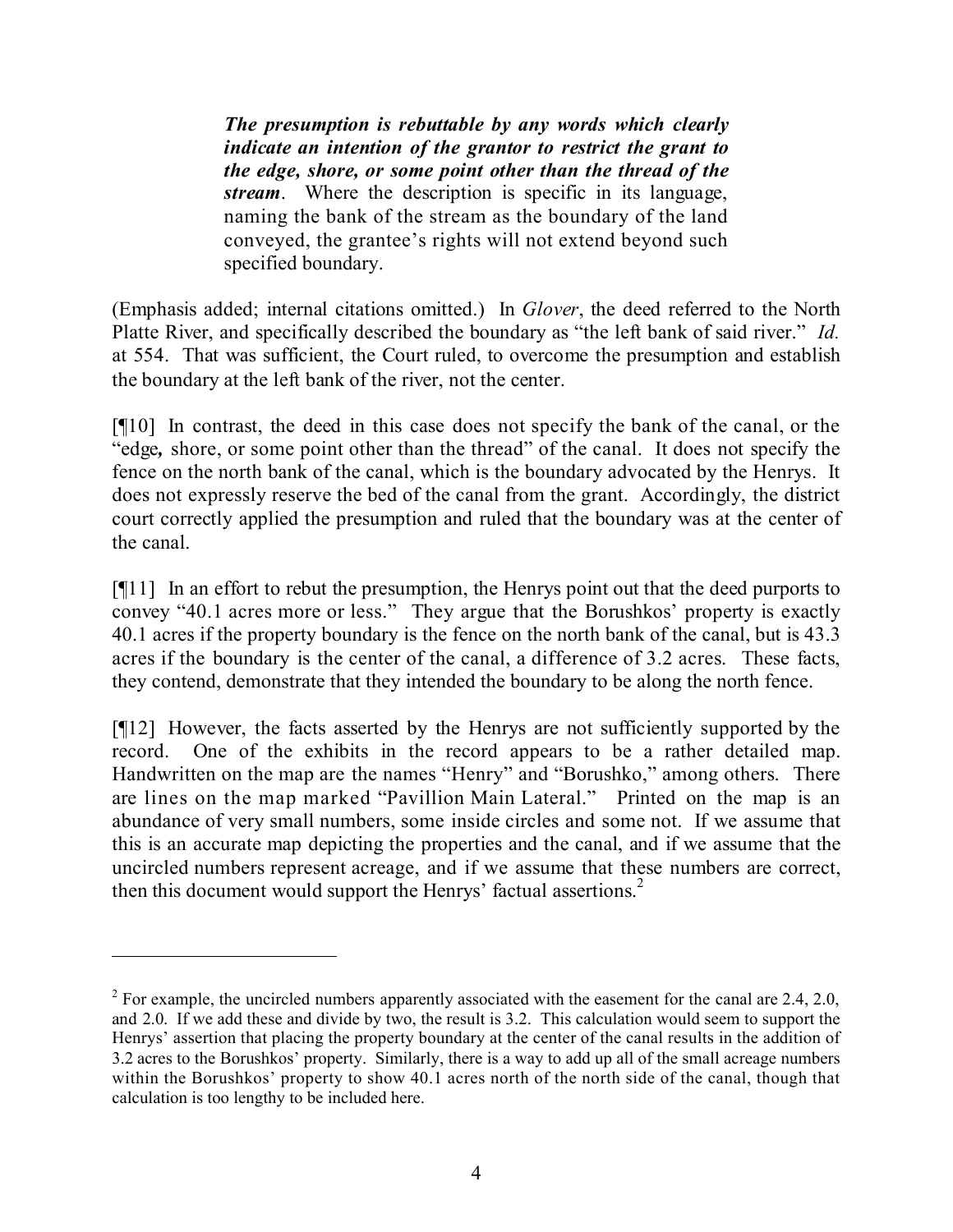[¶13] The record does not allow us to make all of those assumptions. We do not know which witness or witnesses discussed this document, or what they may have said about it. There is no evidence indicating whether this document is an accurate map or only a demonstrative exhibit illustrating the Henrys' theory of the case. There is no testimony that the uncircled numbers represent acreage or that they are correct. The facts asserted by the Henrys are plausible, but we cannot just assume that they are true. The record is insufficient to demonstrate that the district court's findings of fact are clearly erroneous.

[¶14] But even if we assume that the Henrys are correct about the facts, the result does not change. The Henrys rely on the recitation in the deed that the acreage is "40.1 acres more or less." They assert that the Borushkos' property is 40.1 acres if the boundary is on the north bank of the canal, but 43.3 acres if the boundary is at the center of the canal. In deed interpretation, however, a recitation of acreage or other area is treated by courts as it probably was meant by the parties to the deed: "merely an estimation on their part of the amount of acreage" conveyed by the deed. *Rouse v. Munroe*, 658 P.2d 74, 78 (Wyo. 1983). This is particularly true where the recitation of acreage is modified by the phrase "more or less," because

> the "more or less" language indicates that the amount of land . . . was not of the essence of the contract. *Overly v. Treasurer and Receiver General*, 344 Mass. 188, 181 N.E.2d 660 (1962); Annot., 1 A.L.R.2d 9, and cases contained therein. As is stated in 77 Am Jur 2d, Vendor and Purchaser, § 100, p. 285:

> > "\* \* \* \* The use of the words 'more or less' excludes the assumption of an exact number of acres and makes it clear that the precise dimensions of the property are not of the essence of the contract \* \* \* \*."

*Id.* Because the recitation of acreage in a deed is merely an estimation, it is generally of little use in interpreting the deed. *See*, *e*.*g*., *Erickson v. Wick*, 22 Wash. App. 433, 438, 591 P.2d 804, 807 (1979) ("[T]he designated quantity of land called for is the least reliable of all descriptive particulars and the last to be resorted to.").

[¶15] In *Rouse*, 658 P.2d at 76, we interpreted an easement for a reservoir which recited that the high water mark of the reservoir would be "seventeen (17) feet above the creek bottom at the dam site," and also that the area was "estimated at approximately 10 acres, more or less." When the reservoir was filled to seventeen feet above the creek bottom, the reservoir actually covered 15.2 acres. *Id*. at 77. The underlying landowner sued to enjoin the reservoir owner from inundating any more than ten acres. We concluded, however, that "the more precise description in the contract was the reference to the highwater line of the reservoir." The more precise reference controlled over the less precise